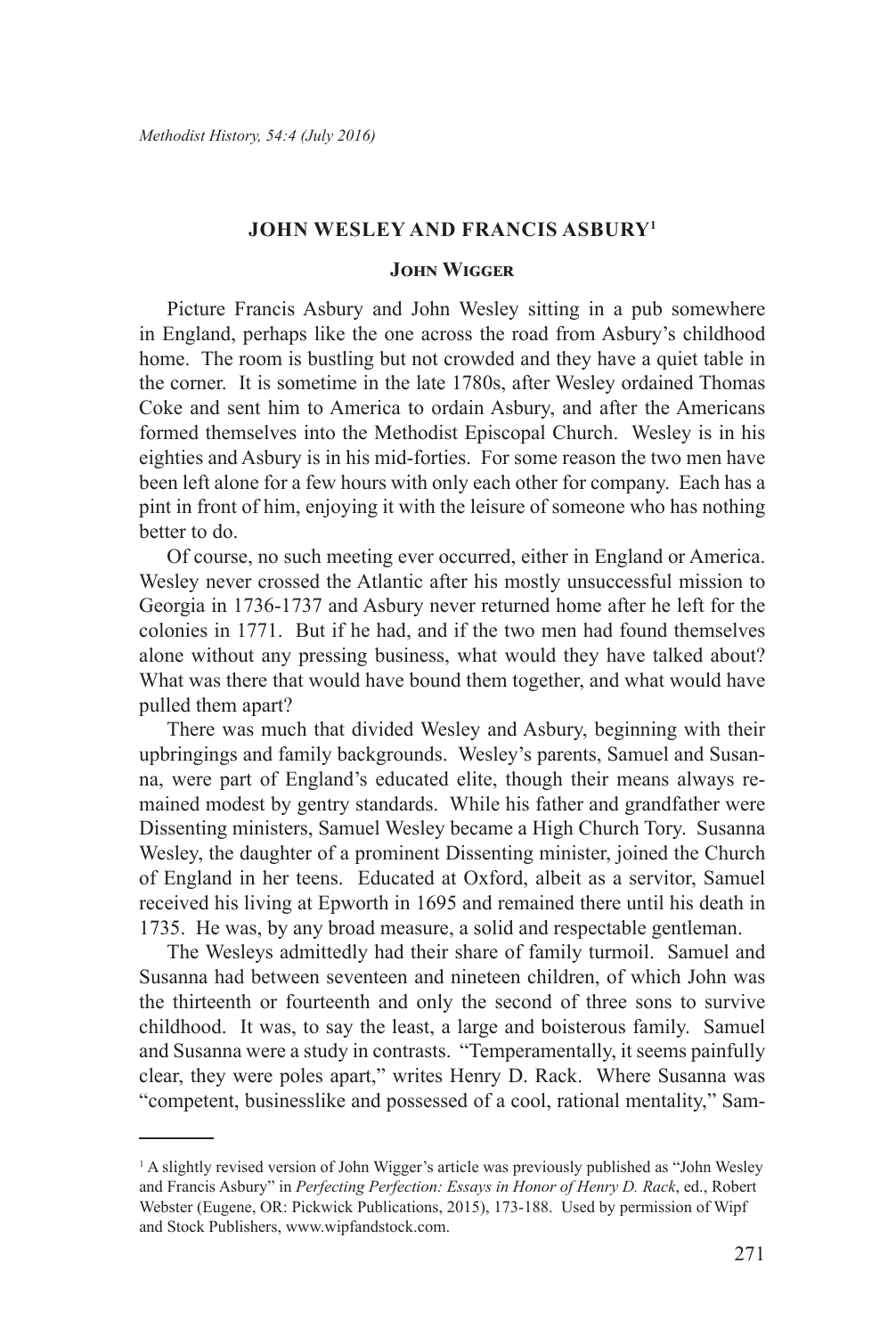uel was "learned, zealous, pious, affectionate" but also "prone to self-dramatization." The effect was "almost uniformly disastrous" for the Wesley girls, as Rack notes, but not for John. His upbringing provided him with a confident sense of his place in the world and a firm conviction that he had an important place in English society.<sup>2</sup>

Asbury's upbringing was far humbler. As a child he had no expectations of a life beyond his village and a trade. His parents, Joseph and Elizabeth, were married on May 30, 1742, when he was about twenty-nine and she about twenty-seven. They had two children, Sarah, born on May 3, 1743, and Francis, born on August 20 or 21, 1745. He was never exactly sure of the date since his parents, who were not particularly religious during much of his childhood, may never have had him baptized.<sup>3</sup>

Francis, or Frank as the family called him, grew up in the West Midlands of England, near Birmingham, in Great Barr, near Wednesbury and West Bromwich. His father was an agricultural laborer and gardener employed, according to most accounts, by two local, wealthy families. Their cottage was attached to a brewery indicating that Joseph likely worked at the nearby brewery farm, with the cottage as part of his compensation. Soundly built, the cottage was lived in until the 1950s. It consists of two bedrooms upstairs, two rooms downstairs, and a cellar, a comfortable home for the family of a gardener but nothing to compare to the Epworth rectory. Reflecting on this period, Asbury recalled that his parents "were people in common life; were remarkable for honesty and industry, and had all things needful to enjoy."<sup>4</sup>

But he also added, "had my father been as saving as laborious, he might have been wealthy." Did Joseph gamble or drink their money away, as proximity to the brewery might suggest? Whatever his failing, it cast a cloud over the family. About 1796, two years before Joseph's death, the American preacher Jeremiah Minter asked Asbury, "I have often heard you mention your Mother, but never heard you mention your Father, is he living or is he dead?" When Asbury didn't reply another preacher answered for him: "It may be that he has no Father." At least not that he cared to discuss. Samuel Wesley had his faults (chronic debt among them), but they did not leave John

<sup>2</sup> Henry Rack, *Reasonable Enthusiast: John Wesley and the Rise of Methodism* (London: Epworth, 1989), 5-51; Richard P. Heitzenrater, *Wesley and the People Called Methodists*  (Nashville: Abingdon, 1995), 25-32.

<sup>3</sup> John Wigger, *American Saint: Francis Asbury and the Methodists* (New York: Oxford University Press, 2009), 15-16; *JLFA*, 1:720; David J. A. Hallam, *Eliza Asbury: Her Cottage and Her Son* (Studley, England: Berwin, 2003), 1-7, 12-15; Henry Herbert Prince, *The Romance of Early Methodism in and around West Bromwich and Wednesbury* (West Bromwich: Published by the author, 1925), 39-40; Parish Register and Bishops Transcript for St. Mary Parish, Handsworth, 1743-1745, City Archives and Local History Department, Birmingham Public Library, Birmingham, England.

<sup>4</sup> Wigger, *American Saint*, 16; *JLFA*, 1:720; W. C. Sheldon, "The Landmarks of Bishop Asbury's Childhood and Youth," *PWHS* 12 (1920) 97-103; Frederick W. Briggs, *Bishop Asbury: A Biographical Study for Christian Workers*, 3rd ed. (1874; repr., London: Wesleyan Conference Office, 1880s), 9-10; J. M. Day, *Asbury Cottage, Newton Road, Great Barr, Restored, re-opened and dedicated on Friday, 27th November, 1959* (Printed and published by the Metropolitan Borough of Sandwell, n.d.), 6-7.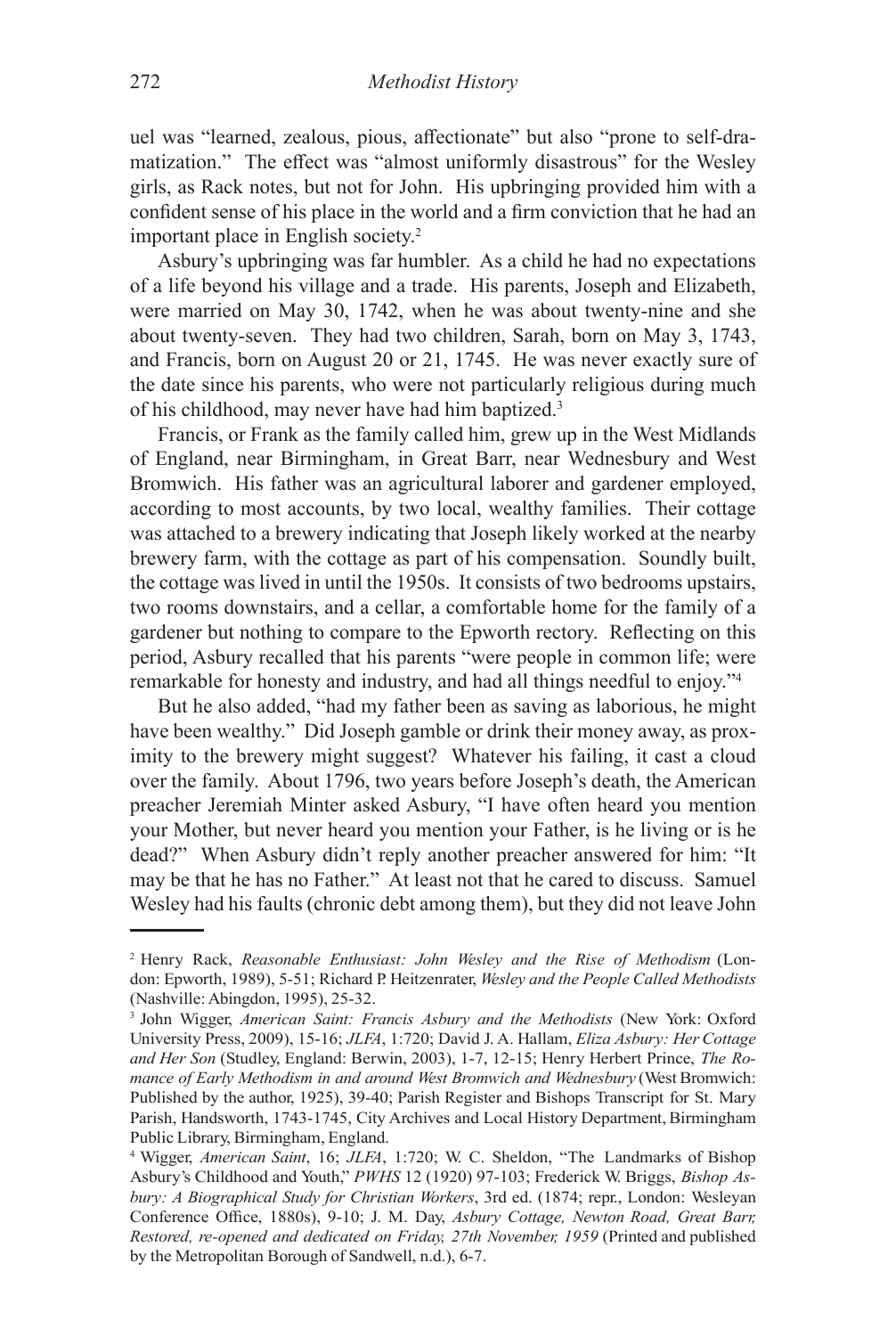Wesley too embarrassed to even acknowledge him.<sup>5</sup>

Education also separated Wesley and Asbury. John Wesley went up to Oxford, to Christ Church, in June, 1720. Oxford was formative for Wesley and would remain a central axis of his life ever after. It conferred on him the respectability and dignity of England's educated elite. Wesley was ordained a deacon in the Church of England in September, 1725, and a priest in September, 1728. He was elected a fellow of Lincoln College in March, 1726, a fellowship he continued to hold until his marriage in 1751. The fellowship paid him a stipend of £18 to £80 per year, though it was usually about £30. "This was comfortable enough for a young bachelor," writes Rack, and provided the kind of security which Asbury could have never dreamt.<sup>6</sup>

Wesley's education and upbringing allowed him to become a prolific author and the dominant theological voice of Methodism in Britain and America. If we count the later holiness and Pentecostal movements as part of the Wesleyan family, then Wesley's theology, particularly his doctrine of Christian perfection, is key to understanding the development of Protestant evangelicalism from the mid-eighteenth century to the present. Francis Asbury produced no similar body of literature. Though he diligently kept a journal for forty-five years and wrote thousands of letters, Asbury never published a book or treatise of any note. He was a voracious reader, particularly of Wesley's works, but he simply did not have the intellectual tools to do more with pen and paper.

Asbury's parents had done the best they could, beginning with the best education they could imagine or afford. By age five his mother had taught him to read the Bible, and he remained "remarkably fond of reading" during his childhood. He later recalled that "my father having but one son, greatly desired to keep me at school he cared not how long." They sent Frank to the only school in the area at Sneal's Green, a free school about a quarter mile from their cottage. Unfortunately the school's master was "a great churl, and used to beat me cruelly," Asbury later remembered. His severity "filled me with such horrible dread, that with me anything was preferable to going to school."7

At about age thirteen Asbury entered an apprenticeship to a local metalworker. The six and a half years he spent as a metalworker left an indelible mark on him. West Midlands manufacturers had a keen eye for what would sell. Asbury later applied this same market sense to the American religious landscape. Having seen a consumer revolution in material goods he was better prepared to appreciate a consumer revolution in spiritual ideas, exactly

<sup>5</sup> Wigger, *American Saint*, 16-18; *JLFA*, 1:720; Jeremiah Minter, *A Brief Account of the Religious Experience, Travels, Preaching, Persecutions From Evil Men, and God's Special Helps in the Faith and Life, &c. of Jerem. Minter, Minister of the Gospel of Christ* (Washington City: Printed for the Author, 1817), 26.

<sup>6</sup> Rack, *Reasonable Enthusiast*, 68-76; Heitzenrater, *Wesley and the People Called Methodists*, 33-58.

<sup>7</sup> Wigger, *American Saint*, 19; *JLFA*, 1:720-21.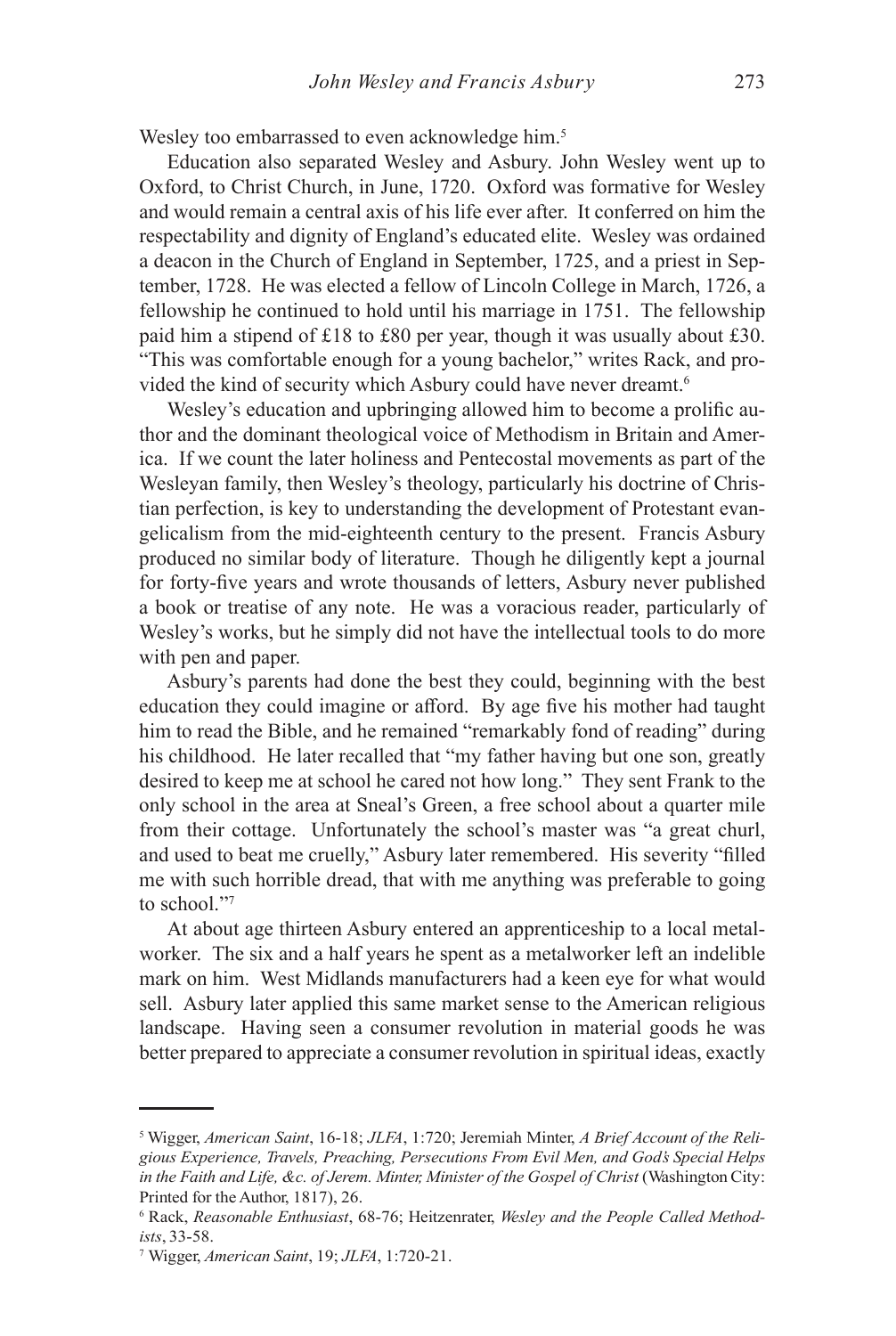what he would encounter in America.<sup>8</sup>

Nevertheless, a metalworker's shop was not Oxford. Wesley's family may have been only moderately wealthy by gentry standards, but he could still command the attention of the well-heeled. There was much about his Oxford experience that Wesley later rejected, but he usually included the title "Fellow of Lincoln College" on the title pages of his books. He had great sympathy and even admiration for the working people of England, but it was the sympathy of an outsider. When he traveled, Wesley routinely lodged with wealthy supporters, who were nevertheless not Methodists, rather than stay in the homes of more humble members. Asbury never adopted a similar practice. His early life was more commonplace than Wesley's and he never expected to be treated like a gentleman.<sup>9</sup>

The event that would drive a wedge between Wesley and Asbury was the American Revolution. At the outset it was not obvious that Wesley would oppose the American cause. Writing in June, 1775, to the Earl of Dartmouth, secretary of state for the colonies, Wesley confessed that he could not help but think of Americans as "an oppressed people" who "ask for nothing more than their legal rights, and that in the most modest and inoffensive manner that the nature of the thing would allow."<sup>10</sup>

All of this changed for Wesley once the disruptive social and economic impact of the revolution became clear, particularly its hostility to the king. Wesley was not so much concerned with what the revolution would do to America as with what it might do to England. "If a blow is struck, I give *America* for lost, and perhaps *England* too," he wrote to his brother Charles in June, 1775.11 Wesley wrote to the Earl of Dartmouth to counter reports "that trade was as plentiful  $\&$  flourishing as ever,  $\&$  the people as well employed & as well satisfied." From Wesley's observations, just the opposite was true. "In every part of England where I have been (& I have been East, West, North & South within these two years) trade in general is exceedingly decayed, & thousands of people are quite unemployed." Food was so scarce that many were reduced to "walking shadows." Wesley found that people mostly blamed the king. "They heartily despise his Majesty, & hate him with a perfect Hatred. They wish to embrue their hands in his blood; they are full of ye Spirit of Murder and Rebellion." This was a dangerous situation and Wesley saw it as his duty to speak out.<sup>12</sup>

At about the same time that he wrote to Dartmouth, Wesley came across Samuel Johnson's pamphlet *Taxation No Tyranny*. Borrowing liberally from Johnson (his critics would say plagiarizing), Wesley reduced Johnson's argument in length and complexity, making it more suitable for a broad audience.

<sup>8</sup> Wigger, *American Saint*, 20-24.

<sup>9</sup> Rack, *Reasonable Enthusiast*, 45-49, 105; Wigger, *American Saint*, 91.

<sup>10</sup> John Wesley to William Legge, June 14, 1775, *JWLT,* 6:142, 156; Wigger, *American Saint*, 87-88.

<sup>11</sup> John Wesley to Charles Wesley, June 2, 1775, *LJWT*, 6:152.

<sup>&</sup>lt;sup>12</sup> John Wesley to William Legge, Aug. 23, 1775, Staffordshire Record Office, Stafford, England; Wigger, *American Saint*, 88.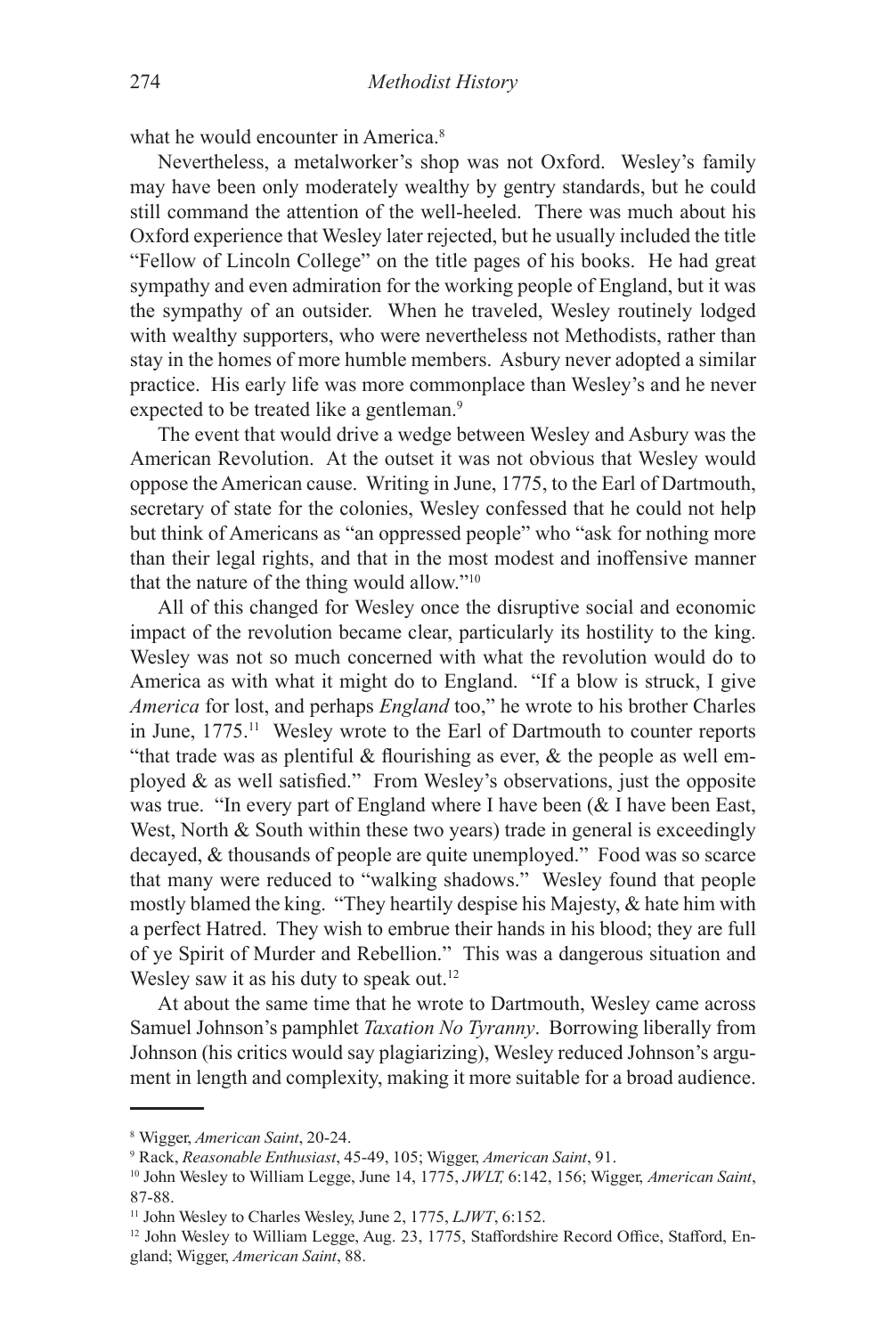Published as *A Calm Address to Our American Colonies*, the pamphlet sold for two pence, but did little to calm anyone's feelings. Wesley reminded his readers that England enjoyed more civil and religious liberty than any nation on earth. Why would anyone rebel against such a benevolent government? The answer, Wesley wrote, was that "designing men" in England had duped the Americans into believing that they were oppressed. "Determined enemies to monarchy," these men were willing to risk all to bring down the king and replace him with a republican form of government. "Would a republican government give you more liberty, either religious or civil?" Wesley asked. Far from it: "No governments under heaven are so despotic as the republican; no subjects are governed in so arbitrary a manner as those of a commonwealth . . . . Republics show no mercy." The only sensible course was to "fear God and honour the King!" Following up a theme from his earlier pamphlet, *Thoughts Upon Slavery* (1772), Wesley reminded readers that the only real slave in America was "that Negro, fainting under the load, bleeding under the lash!"13

Wesley's pamphlet sold a hundred thousand copies in a few months, creating a storm of protest in the process. Though few copies reached America, his views became generally known, and he continued to publish on the topic for several years. In subsequent pamphlets, particularly *A Calm Address to the Inhabitants of England* (1777), Wesley shifted much of the blame for the war from anti-monarchists in England to the Americans themselves, and he continued to call for loyalty to the king. "Do any of you *blaspheme God*, or *the King*?" Wesley asked his fellow Methodists. "None of you, I trust, who are in connexion with *me*. I would no more continue in fellowship with those, who continue in such a practice, than with whore-mongers, or sabbath-breakers, or thieves, or drunkards, or common swearers."<sup>14</sup>

Other British Methodists, including John Fletcher, joined John Wesley in criticizing the Americans. Charles Wesley wrote hundreds of pages of poetry condemning American patriots, those "fiends from hell," and the conduct of British leaders who had bungled the war effort. Like John, Charles drew a connection between the American Revolution and the English Civil War. The American patriots, according to Charles, were guilty of conducting the war

By burnings, ravages, and rapes, And villainy in a thousand shapes

<sup>13</sup> *JWJW*, 11:80-90; Frank Baker, "The Shaping of Wesley's *Calm Address*," *Methodist History* 14.1 (1975): 3-12; Heitzenrater, *Wesley and the People Called Methodists,* 262-264; Wigger, *American Saint*, 88.

<sup>14</sup> John Wesley, *A Calm Address to the Inhabitants of England*, 2nd ed. (London, 1777); *JWJW*, 12:9-40; *JWLT*, 6:182; Donald H. Kirkham, "John Wesley's *Calm Address*: The Response of the Critics," *Methodist History* 14.1 (1975) 13-23; David Hempton, *The Religion of the People: Methodism and Popular Religion c. 1750-1900* (London: Routledge, 1996), 77-90; Rack, *Reasonable Enthusiast*, 376-377; Wigger, *American Saint*, 89.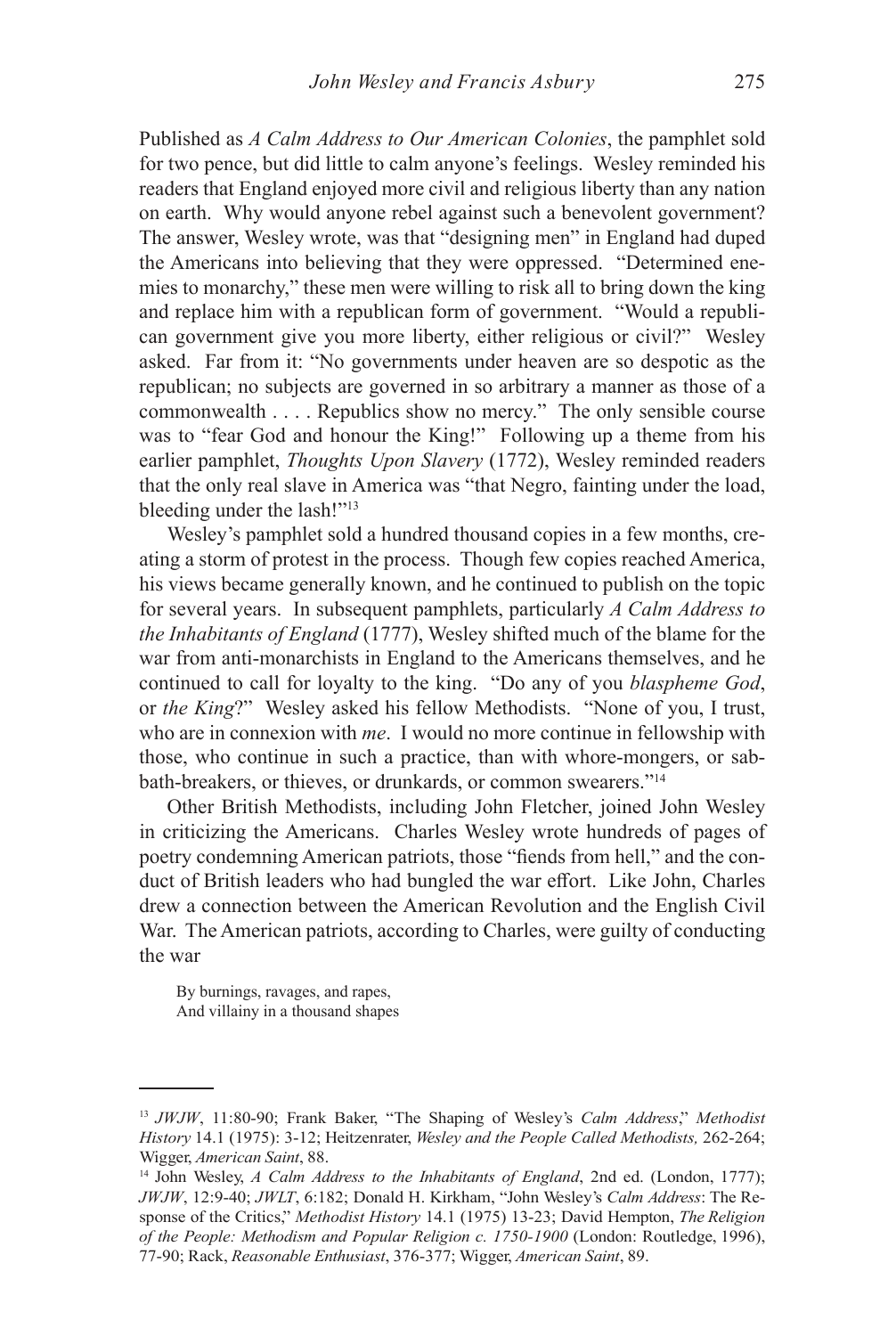By comparison, John Wesley seemed a moderate.<sup>15</sup>

British preachers in America could easily perceive the direction of the Wesleys' opinions and increasingly spoke out against the American cause. Except for Asbury. After receiving an "affectionate letter" from John Wesley in early 1776, Asbury declared that he was "truly sorry that the venerable man ever dipped into the politics of America." Had Wesley "been a subject of America, no doubt he would have been as zealous an advocate of the American cause" as he now was of the British. The gulf between Wesley and Asbury in this regard ran deep. Wesley was an Oxford-educated clergyman and gentleman who saw it as his duty to uphold church and king. For Wesley, republicanism undercut the essential social hierarchy that supported the moral order of the universe. Asbury had come to the more American view that the old order was inherently flawed, a human invention, and not a very good one at that. None of this is surprising given that Wesley was a priest of the established church and Asbury was not. Asbury had grown up within sight of political power (Dartmouth's estate was within two miles of the Asburys' cottage), but without any expectation that it would ever concern him directly. Of Wesley's licensed missionaries to America, only Asbury divided Wesley's theology from his political and social views. Asbury's position on the war was much closer to that of the majority of the American preachers, who eventually supported the American cause.<sup>16</sup>

So it would seem that Wesley and Asbury had little in common. But there are other ways of looking at the two that make them appear much more alike, and that shed light on what Methodism was really all about.

First, Wesley and Asbury shared a core sense of piety and spiritual devotion. At Oxford, Wesley began to fashion a life of spiritual discipline that he would hold to, in its broad outline, for the remainder of his life. He determined to rise at 5:00 a.m. for prayer, though it was a practice "only gradually achieved," as Professor Rack writes. While still in his twenties he developed a "passion for an organized life of piety" that, for Wesley at least, laid the foundation for the so-called "Holy Club." There is much about Wesley's conversion, whether at Aldersgate or at some other point, and his quest for assurance that remains difficult to pin down. In a remarkable letter to his brother Charles on June 27, 1766, John wrote: "[I] do not feel the wrath of God abiding on [me]; nor can I believe it does. And yet (this is the mystery) [I do not love God. I never did.] Therefore [I never] *believed* in the Christian sense of the word."17 This was more than an isolated moment of doubt, but it does not mean that Wesley's piety was feigned or insincere. Wesley was a mediator of religious experience for his followers, even when he had not had the kind of direct, emotional experience he preached. For all the vicissitudes

<sup>&</sup>lt;sup>15</sup> Charles Wesley, *The Unpublished Poetry of Charles Wesley*, eds. S T Kimbrough, Jr., and Oliver A. Beckerlegge, 3 vols. (Nashville: Kingswood, 1988), 1:72, 96, 104, 109; Wigger, *American Saint*, 89.

<sup>16</sup> *JLFA*, 1:181; Wigger, *American Saint*, 89-90.

<sup>17</sup> John Wesley to Charles Wesley, June 27, 1766, *JWLT*, 5:16.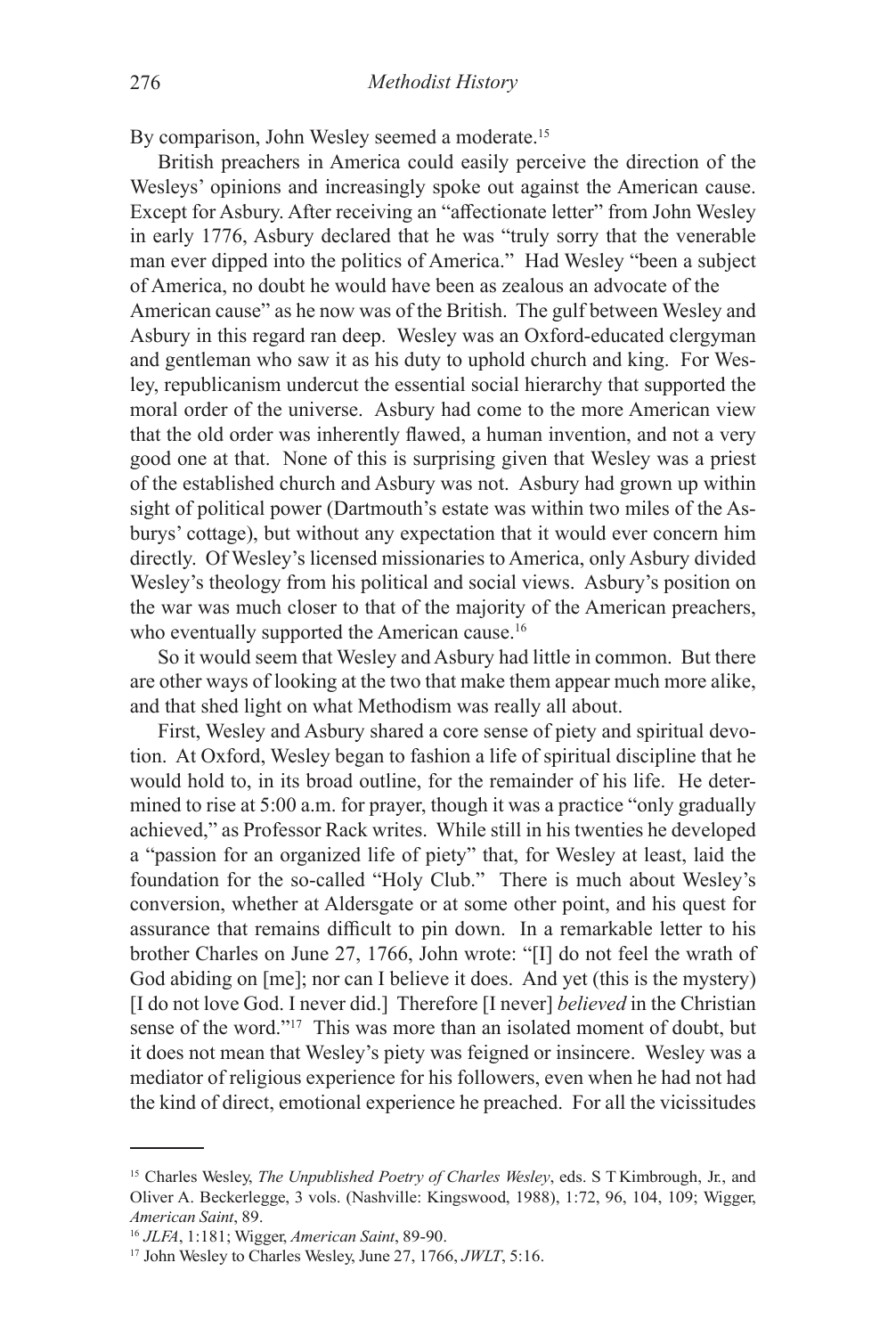of his faith, Wesley's life was defined by his practice, his method, of piety.18

Asbury's life was also defined by his piety, though with fewer doubts, so far as we know. He ate sparingly and usually rose at 4 or 5 a.m. to pray for an hour in the stillness before dawn. He never married or owned a home and could carry nearly all of his possessions on horseback. During his forty-five years in America he essentially lived as a houseguest in thousands of other people's homes across the nation. This manner of life "exposed him, continually, to public and private observation and inspection, and subjected him to a constant and critical review, and that from day to day, and from year to year," wrote Ezekiel Cooper, who knew Asbury for more than thirty years. Asbury lived one of the most transparent lives imaginable. People saw him at unguarded moments, when he was tired and sick, when he went to bed at night and got up in the morning. If his piety had been less than sincere it would have been obvious. It is therefore all the more revealing that the closer people got to him, the more they respected the integrity of his faith.19

Wesley and Asbury agreed on the danger that wealth posed to true spiritual devotion. Wesley was always suspicious of the consumer revolution taking shape in the eighteenth century, and his economic teaching was hardly a model for acquisitive capitalism. He never ceased to warn Methodists against the evil of stockpiling wealth. They were to work diligently within the bounds of the law, regarding their labor as a divine calling. The object of their financial ambitions ought to be charity, not luxury. They should provide for their families "plain, cheap, wholesome food, which most promotes health both of body and mind" and whatever else was "needful for life and godliness," and then "fix [their] purpose to 'gain no more.'" Laying up treasures on earth "our Lord as flatly forbids as murder and adultery."<sup>20</sup>

Wesley mostly practiced what he preached, but a growing number of his followers did not. Methodist discipline gave them the tools they needed to gain a measure of financial success, but they proved reluctant to give it away. As early as 1765, Wesley was complaining that "many Methodists" had grown "*rich*, and thereby *lovers* of the present *world*." In a 1784 sermon, he lamented that "of all temptations none so struck at the whole work of God as 'the deceitfulness of riches.'" Too many were "indulging 'the pride of life,'" and "seeking the honour that cometh of men." "They *gain all* 

<sup>18</sup> Rack, *Reasonable Enthusiast*, 83, 544-549.

<sup>&</sup>lt;sup>19</sup> Ezekiel Cooper, *The Substance of a Funeral Discourse, Delivered at the Request of the Annual Conference, on Tuesday, the 23d of April, 1816, in St. George's Church, Philadelphia: on the Death of the Rev. Francis Asbury, Superintendent, or Senior Bishop, of the Methodist Episcopal Church* (Philadelphia: Jonathan Pounder, 1819), 21; Wigger, *American Saint*, 3, 5. <sup>20</sup> John Wesley, "The More Excellent Way," *Sermons III 71-114*, ed. Albert C. Outler, *BEW*, 3:270, 276; John Walsh, "John Wesley and the Community of Goods," in *Protestant Evangelicalism: Britain, Ireland, Germany, and America c.1750-c.1950: Essays in Honour of W. R. Ward*, ed. Keith Robbins (Oxford: Basil Blackwell, 1990), 25-50; Wigger, *American Saint*, 36. The quotations from Wesley are from the sermon "The More Excellent Way." Also see Wesley's sermon "The Danger of Increasing Riches," *Sermons IV 115-151*, ed, Albert C. Outler, *BEW*, 4:178-86. The works by William Law that most impressed Wesley in this regard were *A Practical Treatise Upon Christian Perfection* and *A Serious Call to a Holy Life.*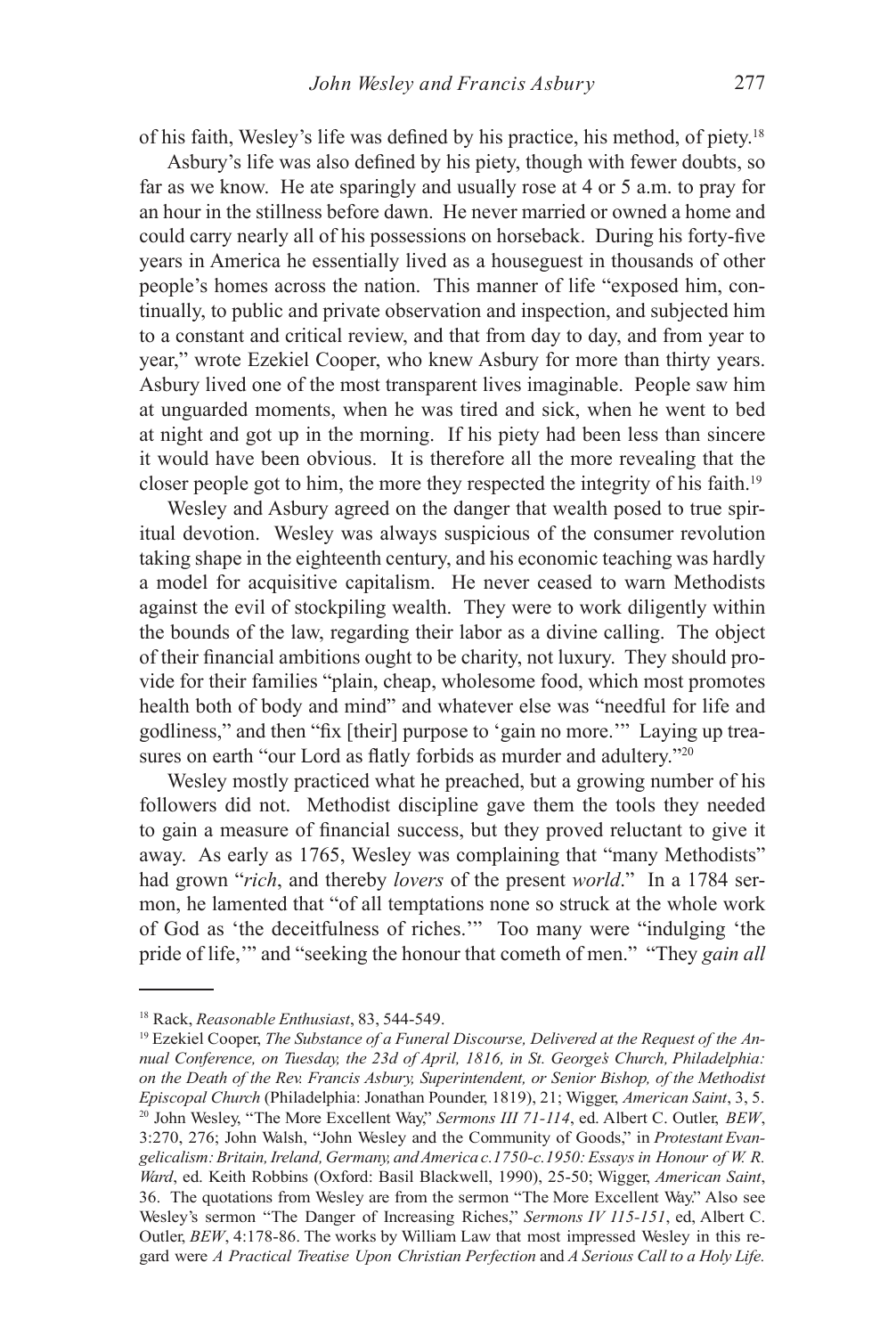*they can*, honestly and conscientiously. They *save all they can*, by cutting off all needless expense, by adding frugality to diligence. And so far all is right. This is the duty of everyone that fears God. But they do not *give all they can*; without which they must needs grow more and more earthly-minded." In short, because of their unwillingness to detach themselves from the world around them, many lost their spiritual edge.<sup>21</sup>

Not Asbury. Perhaps more so than any of Wesley's followers Asbury lived out the patterns of Wesleyan piety and discipline. Though he spent his life on the road he insisted on riding inexpensive horses and using cheap saddles and riding gear. He relentlessly pushed himself to the breaking point of his health, seldom asking more of other Methodists then he was willing to do. Asbury rode more than 130,000 miles during his career in America, on mostly bad backcountry roads and through all kinds of weather. In 1810, at age sixty-five and in precarious health, he sold a two-wheeled sulky he had used for a couple of years and returned to riding horseback. Without the carriage he could "better turn aside to visit the poor; I can get along more difficult and intricate roads; I shall save money to give away to the needy; and, lastly, I can be more tender to my poor, faithful beast."<sup>22</sup>

Even more so than Wesley, Asbury gave away nearly all the money that came his way. While riding through Virginia in March, 1800, a "friend" asked to borrow £50. "He might as well have asked for Peru," Asbury joked. "I showed him all the money I had in the world—about twelve dollars, and gave him five . . . I will live and die a poor man." "He would divide his last dollar with a Methodist preacher," recalled Henry Boehm, who traveled some 25,000 miles with Asbury from 1808 to 1813. "He was restless till it was gone, so anxious was he to do good with it." Once, in Ohio, Asbury and Boehm came across a widow whose only cow was about to be sold to pay her debts. Determining that "It must not be," Asbury gave what he had and solicited enough from bystanders to pay the woman's bills. "His charity knew no bounds but the limits of its resources, nor did I ever know him let an object of charity pass without contributing something for their relief," wrote John Wesley Bond, who traveled with Asbury during the last years of his life and who, like Boehm, kept track of Asbury's money. "To begin at the right end of the work is to go first to the *poor*; these *will*, the rich *may possibly*,

<sup>&</sup>lt;sup>21</sup> John Wesley, "The Wisdom of God's Counsel," *Sermons II 34-70*, ed. Albert C. Outler, *BEW*, 2:560–61; *Minutes of the Methodist Conferences, From the First, Held in London, By the Rev. John Wesley, A. M. In the year 1744, vols. 1-2* (London: Conference Office, 1812, 1813), 1:50. Also see John Wesley's "The Use of Money," *Sermons II 34-70*, *BEW*, 2:268-80. <sup>22</sup> *JLFA*, 2:610, 612, 614, 652, 656, 3:406-8; Wigger, *American Saint*, 3, 5, 368.

<sup>&</sup>quot;Since I am on horseback my fetters are gone," Asbury wrote on Nov. 19, 1810, after selling the sulky (Asbury, *JLFA*, 2:653). Asbury's austerity sometimes led to misunderstandings. In rural Maryland in March, 1810, he apparently offended locals by refusing a ride in a coach. "Will my character never be understood? But gossips will talk. If we want plenty of good eating and new suits of clothes, let us come to Baltimore; but we want souls" (*JLFA*, 2:632).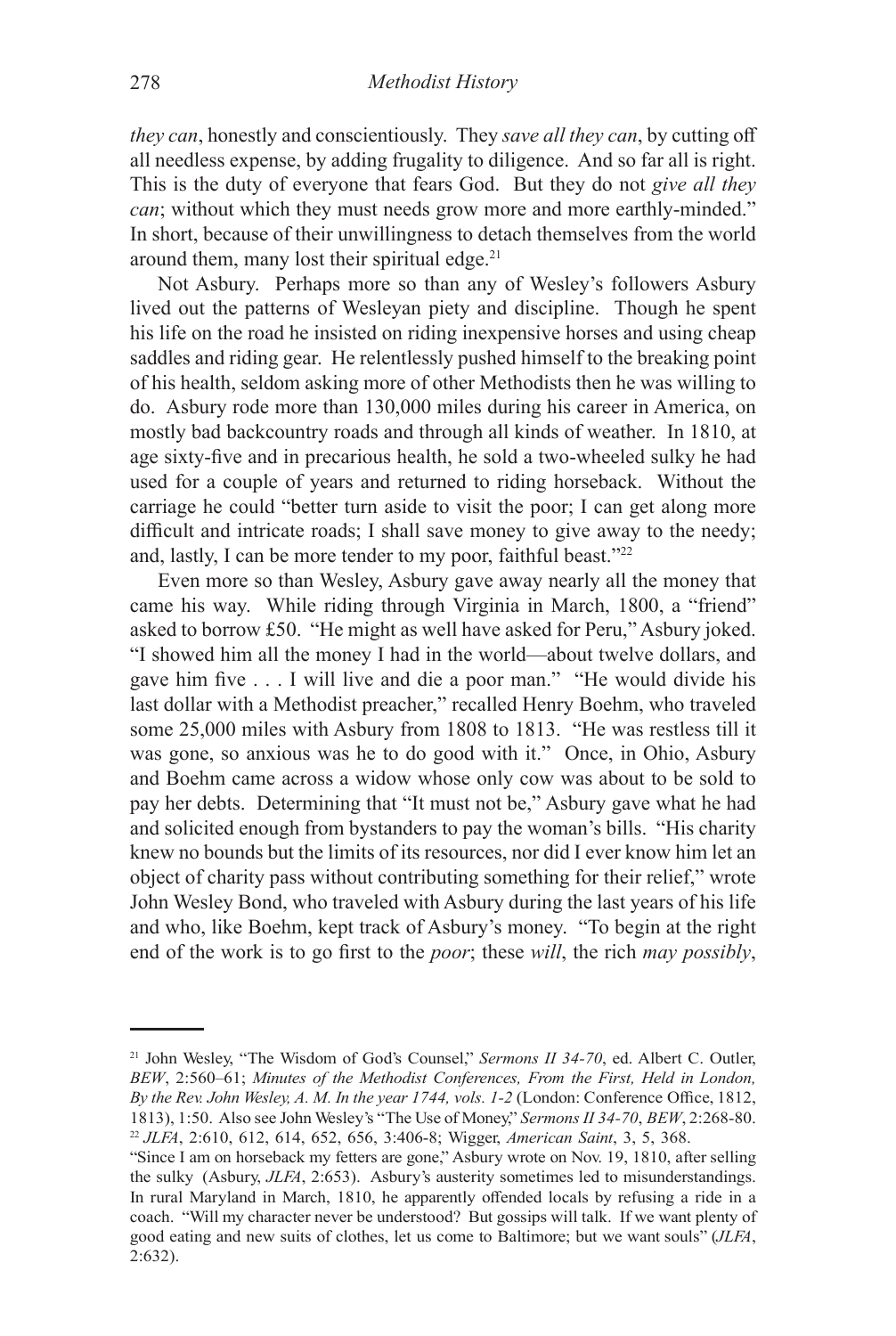hear the truth," Asbury observed in 1789.<sup>23</sup>

Like Wesley, Asbury believed that wealth was a snare. Toward the end of his career the growing prosperity of American Methodists increasingly alarmed Asbury. After the end of Thomas Jefferson's unpopular trade embargo with Europe in 1809, he could not help but "fear much that these expected *good times* will injure us:—the prosperity of fools will destroy; therefore affliction may be best, and God may send it, for this is a favored land: Lord save us from ruin as a people!" He feared that creeping affluence would lead to complacency and pride. "Our *ease in Zion* makes me feel awful," he wrote in July, 1810. "Ah, poor dead Methodists! I have seen preachers' children wearing gold—brought up in pride. Ah, mercy, mercy!" One can hardly doubt that Wesley would have agreed.<sup>24</sup>

Asbury and Wesley were alike in a second crucial way, their ability to negotiate between competing religious and cultural worlds. In his magisterial biography of John Wesley, Rack argues persuasively that Wesley acted as a "cultural middleman" between Methodists on the one hand and clergymen and educated gentlemen on the other. Asbury used this same mediating impulse to shape Wesley's system for America. What Wesley and Asbury both understood was that the church was failing to reach large numbers of people with the gospel. In England the greatest areas of need were the newly industrializing towns and cities. In 1700, only about nineteen percent of the English population lived in a town of more than 2,500 people. By 1801, it was nearly thirty-one percent. These were the people that the Church of England was largely failing to minister to in Wesley's day. In America urbanization was never much of a factor during Asbury's lifetime but rapid geographic expansion was. England's expansion was more intensive and America's more diffuse, but the effect was the same. Both were societies in rapid transition where the old ways of connecting with people would not suffice.<sup>25</sup>

Wesley blended the theology of the Church of England and the eighteenth century's emphasis on reason with the more "supernaturalist mentality and religious tastes" of common people, making him indeed a "reasonable enthusiast." To provide preaching to places that did not have it, he licensed lay preachers and appointed them to circuits. To provide pastoral care he created class meetings. In the process this gentleman priest gave voice to a much wider range of people than had ever been the case before in England.<sup>26</sup> Asbury maintained this system, this method, in America throughout his career. Yet Asbury's own cultural sensitivity led him to do things in America that he would not have done in England, some of which Wesley disapproved. Asbury accepted the emotionalism of southern worship in the 1770s, pro-

<sup>23</sup> *JLFA*, 1:440, 445, 601, 607, 2:223-31; Henry Boehm, *Reminiscences, Historical and Biographical, of Sixty-Four Years in the Ministry* (New York: Carlton & Porter, 1866), 445, 454-455; John Wesley Bond, "Anecdotes of Bishop Asbury, No. 4," Methodist Archives and History Center, Drew University, Madison, N. J.; Wigger, *American Saint*, 12, 175, 288.

<sup>24</sup> *JLFA*, 2:600, 602, 603, 643, 666; Wigger, *American Saint*, 367.

<sup>25</sup> Rack, *Reasonable Enthusiast*, 2, 352; Wigger, *American Saint*, 7.

<sup>26</sup> Rack, *Reasonable Enthusiast*, 352.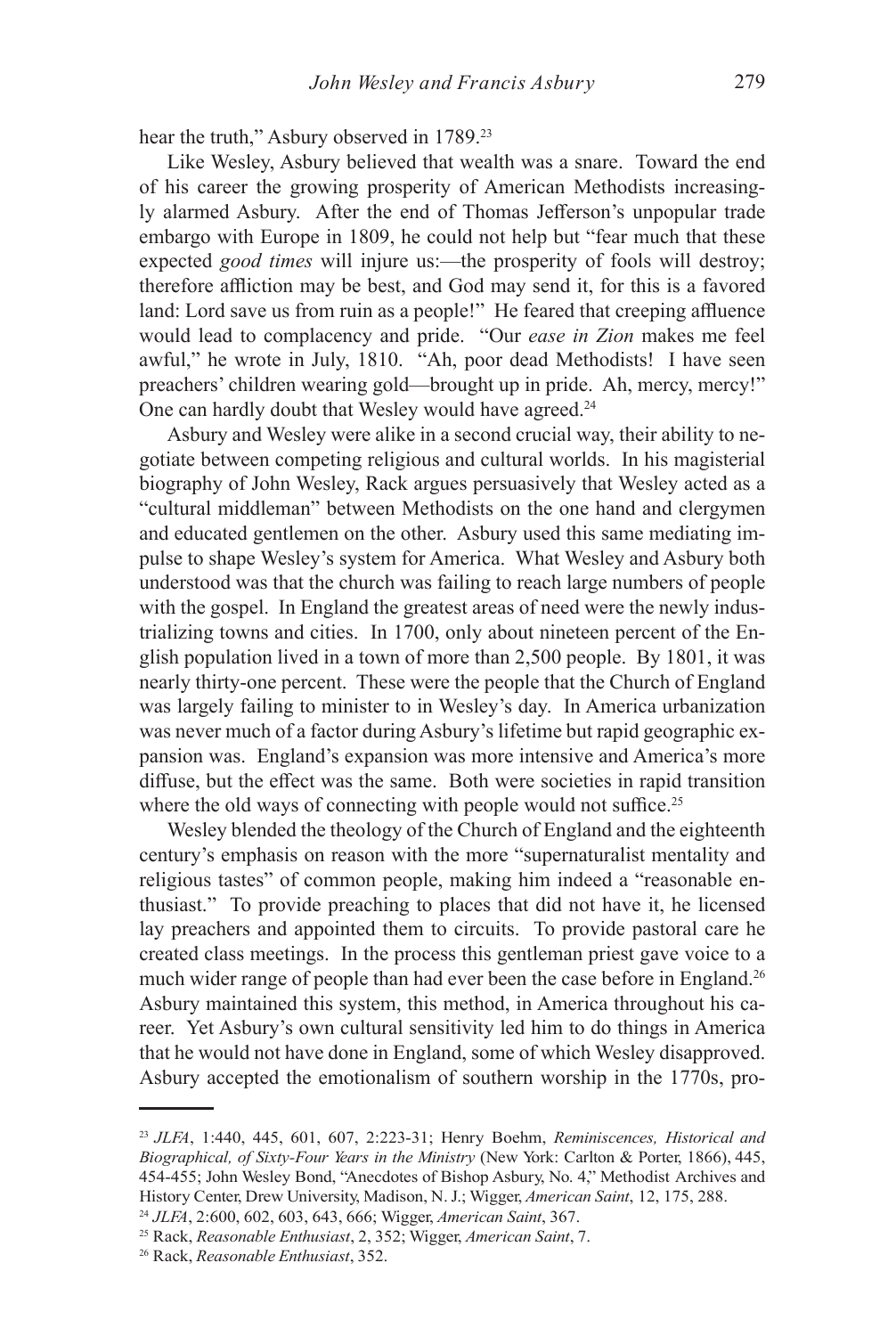moted camp meetings in the early 1800s, and reluctantly acquiesced to southern Methodists holding slaves. This mediating impulse, transmitted from Wesley through Asbury, became a trademark of American Methodism. An episode involving Thomas Rankin, one of the preachers Wesley trusted most, illustrates Asbury's close understanding of American culture.<sup>27</sup>

Wesley sent Rankin to America to enforce the discipline of the class meetings and love feasts, which Wesley's first appointed preachers to America, Joseph Pilmore and Richard Boardman, had neglected. "There has been good, much good done in America, and would have been abundantly more had Brother Boardman and Pilmoor continued genuine Methodists both in doctrine and discipline. It is your part to supply what was wanting in them," Wesley wrote to Rankin shortly after his arrival. Asbury initially welcomed Rankin's mission, hoping that he would have the weight to deal with lax members, particularly in New York and Philadelphia. But Rankin had little of Asbury's understanding of, or sympathy for, how American culture differed from English ways.<sup>28</sup>

Beginning in 1775, Methodism was growing by leaps and bounds in southern Virginia and North Carolina. Asbury first visited there in late 1775 and early 1776, writing that January, "Virginia pleases me in preference to all other places where I have been." It did not please Thomas Rankin. Rankin toured southern Virginia for the first time in the summer of 1776, where he saw the revival in full swing. When he preached at Boisseau's (often written Bushill's) chapel in Dinwiddie County and White's chapel in Amelia County he could hardly be heard over the shouting, crying, and extemporaneous prayers of his listeners.29

When Rankin returned to Boisseau's Chapel a few weeks later he was determined to quiet things down. That morning, according to the American preacher Jesse Lee, Rankin "gave us a good discourse . . . and tried to keep the people from making any noise while he was speaking." But as soon as Rankin left to "get his dinner," "the people felt at liberty, and began to sing, pray, and talk to friends, till the heavenly flame kindled in their souls, and sinners were conquered, and twelve to fifteen souls were converted to God." Rankin returned to preach again in the afternoon, though most of the people seem to have wished he hadn't. When he could not stop them from crying aloud and shouting out prayers while he spoke, he finally gave up and turned the meeting over to George Shadford, who had come to America with Rankin and was one of Wesley's most dynamic preachers. Shadford strode to the front and "cried out in his usual manner, 'Who wants a Saviour? The first that believes shall be justified.'" That did it; the place erupted. Shadford embraced the assembly's emotional energy such that "in a few minutes the house was ringing with the cries of broken-hearted sinners, and the shouts of

<sup>27</sup> Wigger, *American Saint*, 7.

<sup>28</sup> *EMP*, 6: 23, 57; Wigger, *American Saint*, 62.

<sup>29</sup> *JLFA*, 1:166, 167, 168, 178; Wigger, *American Saint*, 80, 82.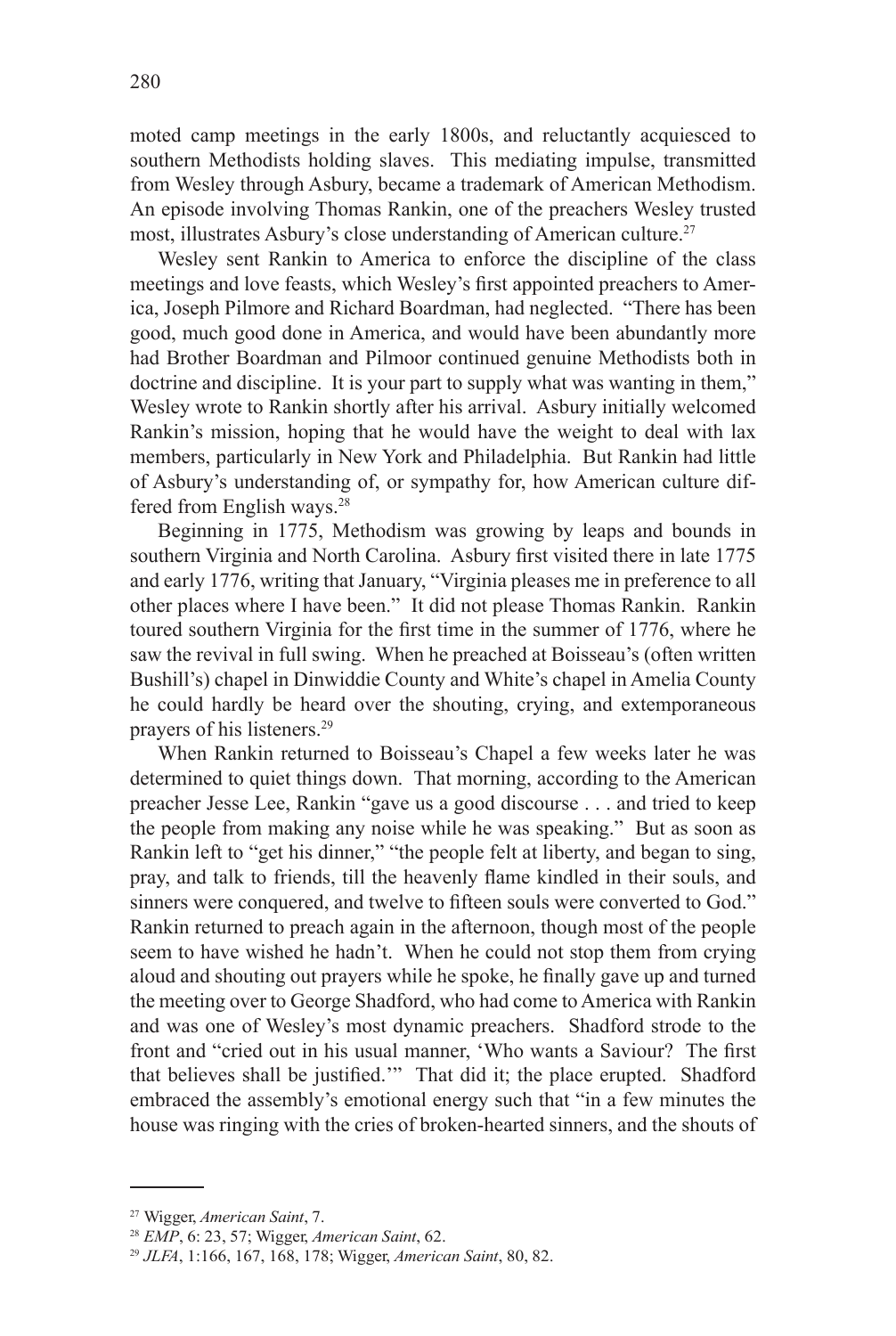happy believers." Rankin could only look on in dismay.<sup>30</sup>

As Rankin's opposition to southern Methodist worship grew, Asbury was determined to defend the revival. He and Rankin had both come to Virginia with high hopes. While Rankin left disturbed that American Methodists were moving beyond English patterns, Asbury, who had always been on better terms with the mostly young southern preachers, embraced the new style. At a subsequent conference of the preachers, Rankin launched into a tirade against "the spirit of the Americans," criticizing southern Methodists for putting up with "noise" and "wild enthusiasm" in their meetings. He urged that "a stop must absolutely be put to the prevailing wildfire, or it would prove ruinous." Though he "had done all he could to suppress it," Rankin was "ashamed to say that some of his brethren, the preachers, were infected with it." As Rankin railed on, Asbury "became alarmed, and deemed it absolutely necessary that a stop should be put to the debate, and this he thought could be most easily and safely done by a stroke of humour," according to Thomas Ware, who witnessed the event. Jumping up, Asbury pointed across the room and said, "I thought,–I thought,–I thought," to which Rankin asked, "pray . . . what did you thought?" "I thought I saw a mouse!" Asbury replied. This joke, which must have been perfectly timed because otherwise it isn't that funny, "electrified" the preachers, and in the ensuing laughter Rankin realized that he had lost. From the American perspective his concerns amounted to little more than a mouse in the corner of the room. The result was "alike gratifying to the preachers generally, and mortifying to the person concerned," according to Ware.<sup>31</sup>

This episode reveals the degree to which Asbury had quickly come to understand Americans. While he was no enthusiast—he seems never to have been among the shouters, jumpers, and fainters at these noisy meetings—he did not share Rankin's fears about southern worship. If this was the way that southerners took to the gospel, then Asbury was willing to make room for it, as all the preachers could now see. "Mr. Asbury always sided with those who deemed it dangerous to" oppose "those gusts of feeling that always did accompany deep and lasting revivals of religion," Ware wrote. "The friends of order, he used to say, may well allow a guilty mortal to tremble at God's word, for to such the Lord will look; and the saints to cry out and shout when

<sup>30</sup> Jesse Lee, *A Short History of the Methodists, in the United States of America; Beginning*  in 1766, and Continued till 1809. To Which is Prefixed a Brief Account of Their Rise in En*gland, in the year 1729, &c.* (Baltimore: Magill and Clime, 1810), 51-52; Wigger, *American Saint*, 82-83. Rankin said little about this meeting in his diary, except that "It fell far short of what we enjoyed the first Sunday I preached there." (Thomas Rankin, untitled manuscript journal, Garrett Evangelical Theological Seminary, Evanston, IL.[July 14, 1776], 104). <sup>31</sup> Thomas Ware, *Sketches of the Life and Travels of Rev. Thomas Ware, Who Has Been an Itinerant Methodist Preacher for More Than Fifty Years* (New York: T. Mason and G. Lane, 1840), 252-253; Thomas Ware, "The Christmas Conference of 1784,"*Methodist Magazine and Quarterly Review* 14.1 (January, 1832): 96-104; Wigger, *American Saint*, 83. This exchange between Rankin and Asbury probably took place at the May, 1777 conference at Deer Creek, in Harford County, Md. See *JLFA*, 1:238-39; Rankin, mss. journal (May 18, 1777), 136-137.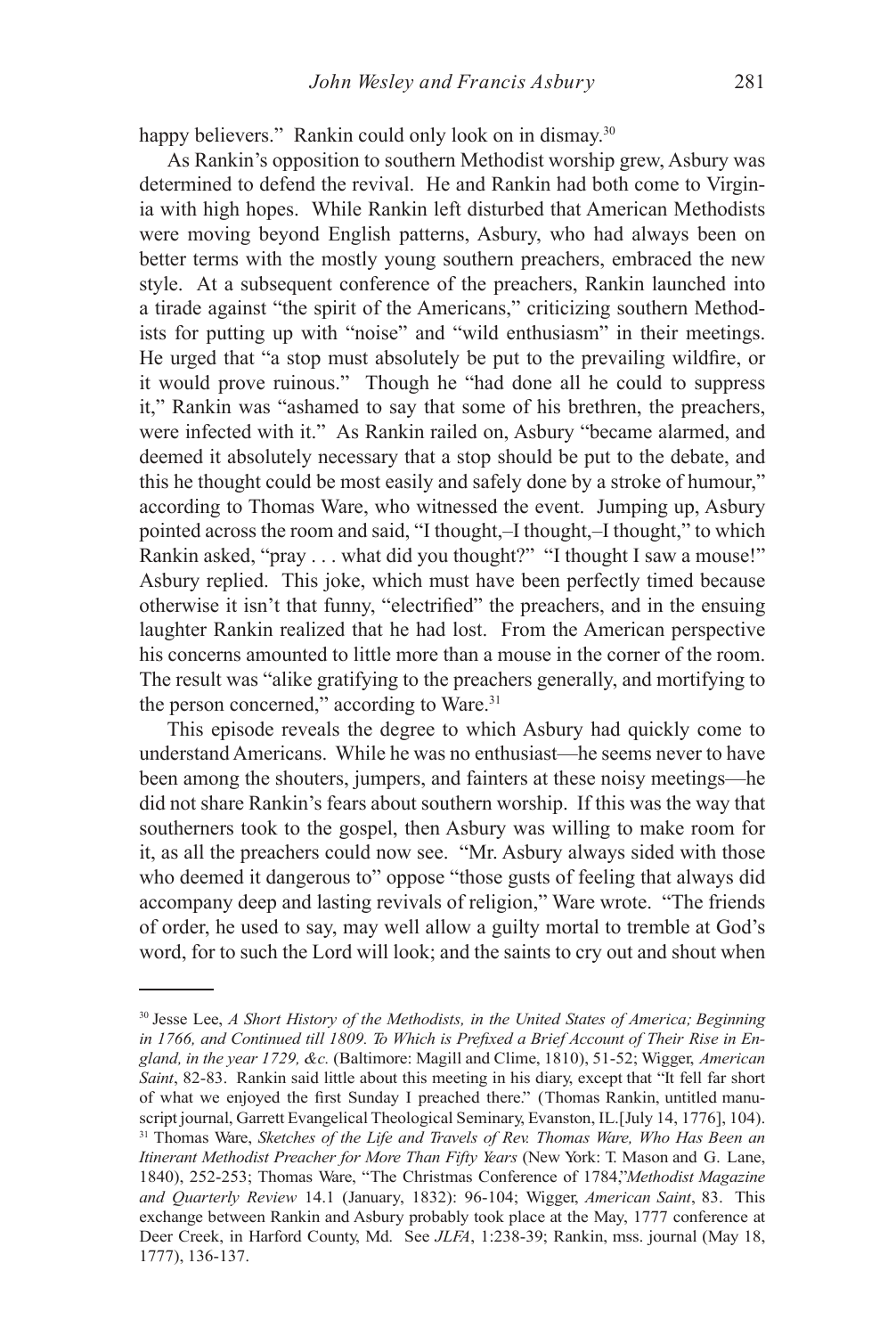the Holy One is in the midst of them."32

This exchange also helps explain Asbury's quirky (from an eighteenth-century perspective) ability to control small group discussions, something that many contemporaries alluded to, but few attempted to explain. Laughing in public wasn't something early Methodists encouraged, and Asbury often chided himself for excessive "mirth." Salvation was serious business, and the eternal fate of souls was never to be taken lightly. And yet it was Asbury's ability to use humor to redirect potentially explosive discussions that in part made him so effective in these situations. The danger of looking foolish would have been great, but Asbury knew his audience. Whether Wesley would have had more sympathy for Rankin or Asbury in this instance is difficult to say. But the point is that in the same way that Wesley understood England, Asbury understood America.<sup>33</sup>

Finally, Wesley and Asbury were alike in their organizational ability. Both were central to the creation of religious organizations that have endured to the present. Wesley created a system of class meetings, societies, circuits, and conferences that Asbury adjusted for the American setting. Though there are important theological issues tied to Wesley's ordination of Thomas Coke and Asbury as superintendents of American Methodism (the Americans later adopted the title of bishop, much to Wesley's dismay) it was also a brilliant administrative decision. Wesley and Asbury understood that religion meant little apart from community. Dramatic public meetings were well and good, but they amounted to little without sustained nurturing.<sup>34</sup>

American Methodists trusted Asbury because he knew the church better than anyone else. He traveled relentlessly for forty-five years and crossed the Allegheny Mountains some sixty times. For many years he visited nearly every state once a year, and traveled more extensively across the American landscape than probably anyone else of his time. He was more widely recognized face to face than any person of his generation, including such national figures as Thomas Jefferson and George Washington. Landlords and tavern keepers knew him on sight in every region, and parents named more than a thousand children after him. People called out his name as he passed by on the road.35

Asbury did not just travel; he listened and talked. People loved to have him in their homes. Asbury often chided himself for talking too much and too freely, especially late at night. He considered this love of close, often lighthearted conversation a drain on his piety. In reality it was one of his greatest strengths, allowing him to build deep and lasting relationships and to feel closely the pulse of the church and the nation. Asbury was not born in America, but he came to understand ordinary Americans as well as anyone

<sup>&</sup>lt;sup>32</sup> Ware, "Christmas Conference," 103.

<sup>33</sup> Wigger, *American Saint*, 84.

<sup>34</sup> On Wesley's ordination of Coke and Asbury see Rack, *Reasonable Enthusiast,* 506-534; Wigger, *American Saint*, 140-147, 161-165.

<sup>35</sup> Wigger, *American Saint*, 5.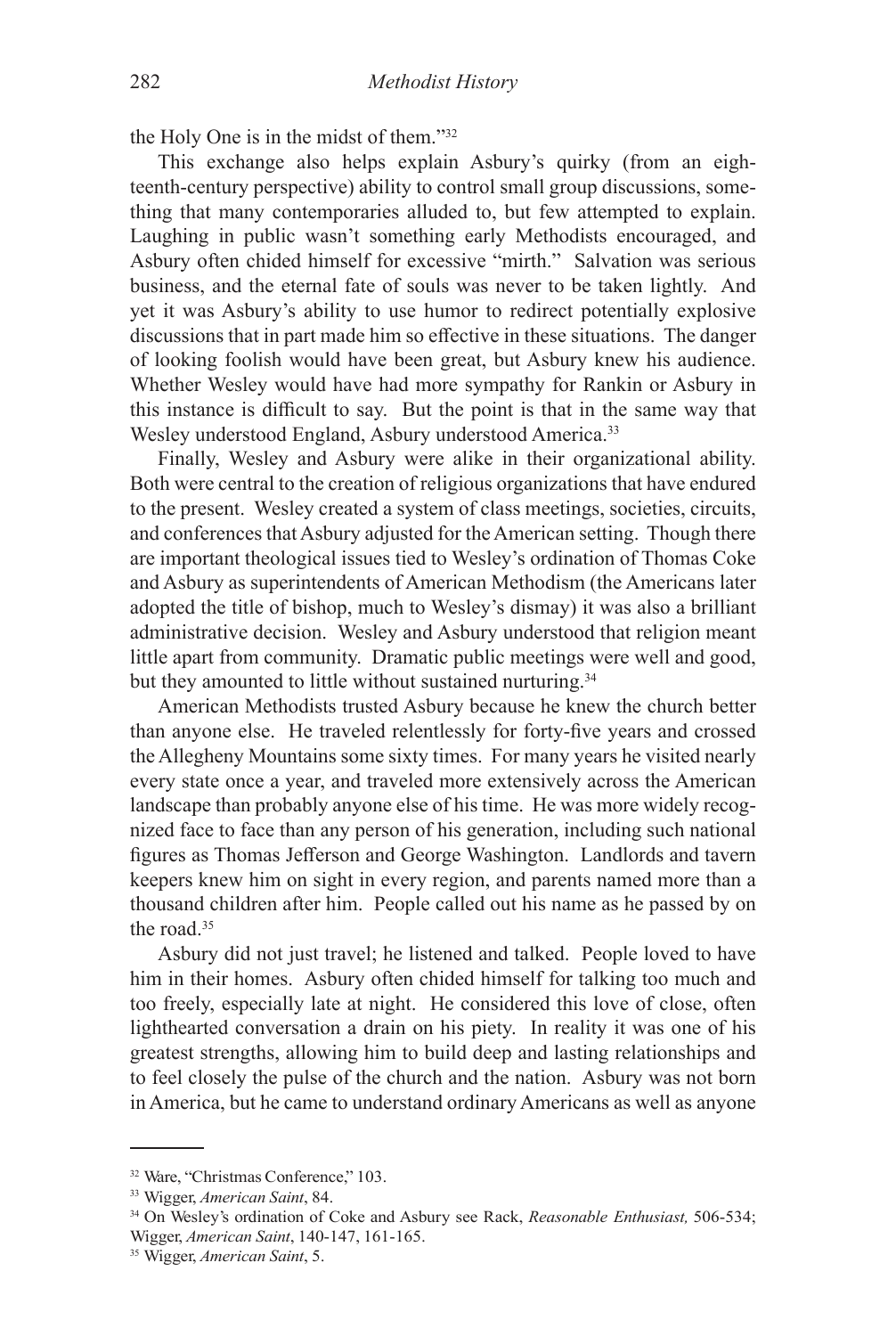of his generation. Nathan Bangs, who knew Asbury and wrote one of the first comprehensive histories of American Methodism, believed that the key to Asbury's leadership was his ability to connect with people "in whatever company he appeared, whether religious or irreligious, whether high or low, learned or unlearned."36

In the same manner Wesley traveled at least 200,000 miles over the course of his career. Wesley had few close friends and notoriously confusing relationships with women, but he nevertheless understood the needs of his followers. Though he was an Oxford educated priest of the Church of England, he had a remarkable feel for the sensibilities of ordinary people. As a leader he was more authoritarian than Asbury, but then English society was more hierarchical than American. What worked in one setting would not necessarily work in the other, something that Wesley and Asbury both broadly understood even if they did not always agree on specifics.<sup>37</sup>

One of Asbury's strengths was his willingness to tolerate strong personalities in leadership positions, even when they cut across his views. He was "unwilling to cut off any member, whether in, or out of conference, until every prudential and Christian means, to reclaim, recover, and save them, had been used," wrote Ezekiel Cooper, who knew Asbury for more than thirty years. Once Asbury was gone the church reaped the benefits of this pattern. Perhaps even more so than was the case with Wesley in England, Asbury left behind a movement culture that could thrive without him. Much as Wesley had no single successor in England, Asbury had none in America, but the church did not decline as a result.38

The movement that John Wesley founded is often called Wesleyanism; there is no Asburyianism. Yet without Asbury there probably would have been little Wesleyanism in America after the Revolution. The preachers in the South, where most Methodists lived and where the movement was growing the fastest, would have broken completely with John Wesley and gone their own way. Asbury barely persuaded them to suspend their decision to ordain one another and instead appeal to Wesley for a solution to the socalled sacramental crisis of 1779-1780. The eventual result was Wesley's ordinations of 1784. If not for Asbury it is anybody's guess where the southern preachers would have ended up, but it would not have been Methodism as we know it.39

Francis Asbury did more than maintain the Wesleyan line in America. He adapted Wesley's practice to fit a new social and cultural setting. And yet he did so using decidedly Wesleyan principles. The combined influence of these two remarkable leaders is responsible for much of the Wesleyan, holiness, and Pentecostal movements that have so significantly shaped religion

<sup>36</sup> Nathan Bangs, *A History of the Methodist Episcopal Church*, 3rd ed., 4 vols. (New York: T. Mason and G. Lane, 1839-1840), 2:411; Wigger, *American Saint,* 6, 406-407.

<sup>37</sup> Rack, *Reasonable Enthusiast*, 535; Wigger, *American Saint*, 350.

<sup>38</sup> Wigger, *American Saint,* 417.

<sup>39</sup> Wigger, *American Saint,* 112-122.